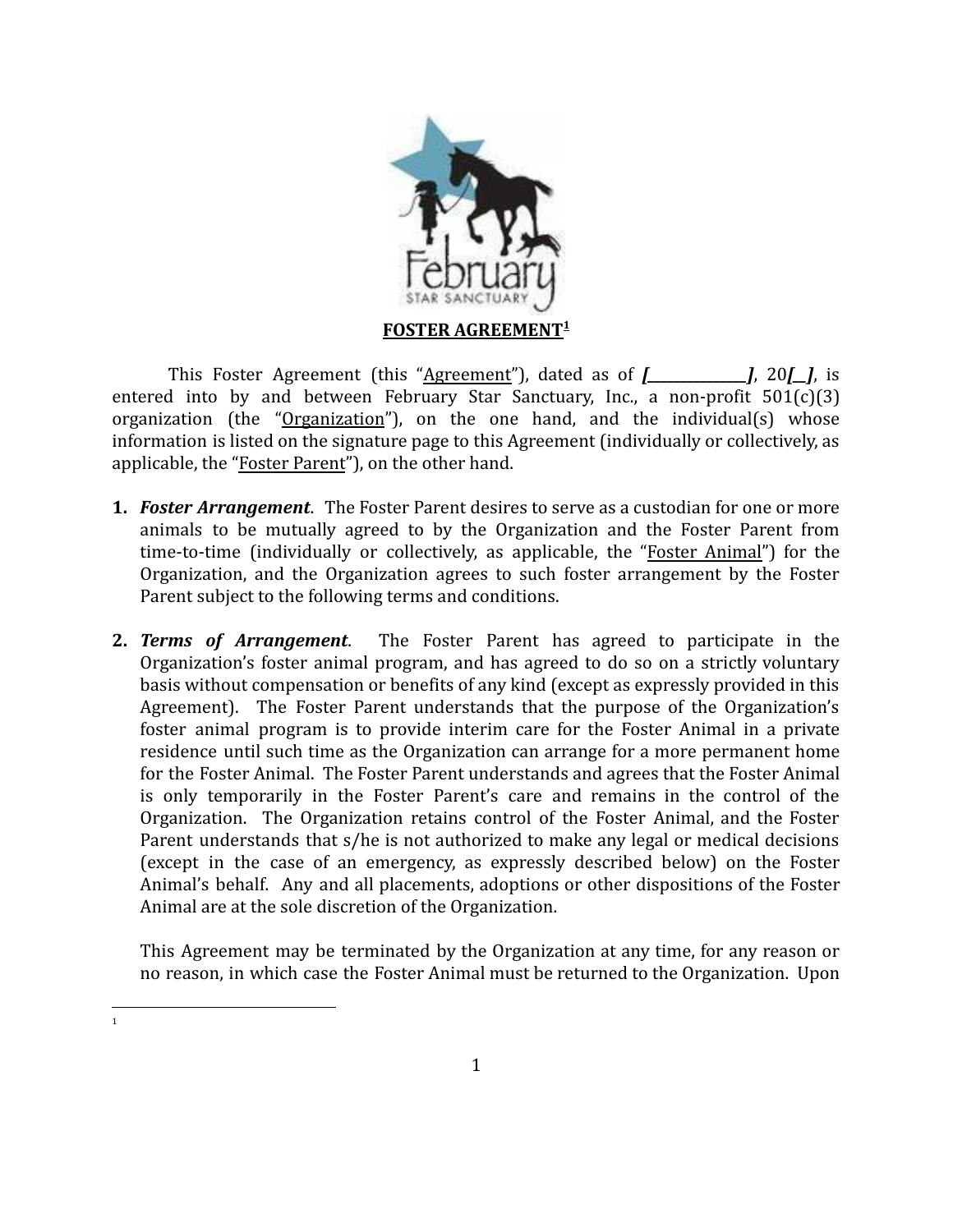notice of termination provided by the Organization, the Foster Parent will continue to keep the Foster Animal safe and to house and care for the Foster Animal as required by this Agreement until the Foster Animal is returned to the Organization. The Foster Parent also agrees to surrender the Foster Animal to the Organization if circumstances develop such that the Foster Parent is no longer able to provide care for the Foster Animal in a manner consistent with the requirements of this Agreement.

The Foster Parent has the right to terminate the foster care of the Foster Animal and this Agreement, for any reason or no reason, with *[48]*-hour oral or written notice to the Organization. Upon notice of termination provided by the Foster Parent, the Foster Parent will continue to keep the Foster Animal safe and to house and care for the Foster Animal as required by this Agreement until surrendered in accordance with the Organization's instructions.

**3.** *Consequences of Violation.* Any violations of this Agreement will result in the Foster Parent's disqualification from the Organization's foster care program and require immediate surrender of the Foster Animal to the Organization.

## **4.** *Foster Parent Responsibility of Care*.

The Foster Parent agrees to the following conditions:

- a. Provide the Foster Animal with good care, clean and secure shelter, adequate exercise and/or stimulation, and access to food and water;
- b. [Keep foster cats indoors (or, if outdoors for transportation or other reasons, in secure cages or crates; provided, the Foster Parent shall not keep any Foster Animal outdoors during extreme or inclement weather conditions that may pose a risk to the Foster Animal's health);]
- c. Keep the Organization's identification tags on the Foster Animal for the entire foster period;
- d. Notify the Organization if the Foster Animal requires veterinary medical attention;
- e. In the event of an emergency where the Foster Animal requires immediate veterinary medical care, attempt to seek that care from the veterinarian(s) approved by the Organization. If such veterinarian(s) are not available, attempt to contact the Organization for approval, if reasonably possible, prior to seeking emergency veterinary services;
- f. Administer medications prescribed for the Foster Animal in accordance with recommendations made by the veterinarian(s) approved by the Organization or the Organization's veterinarian(s);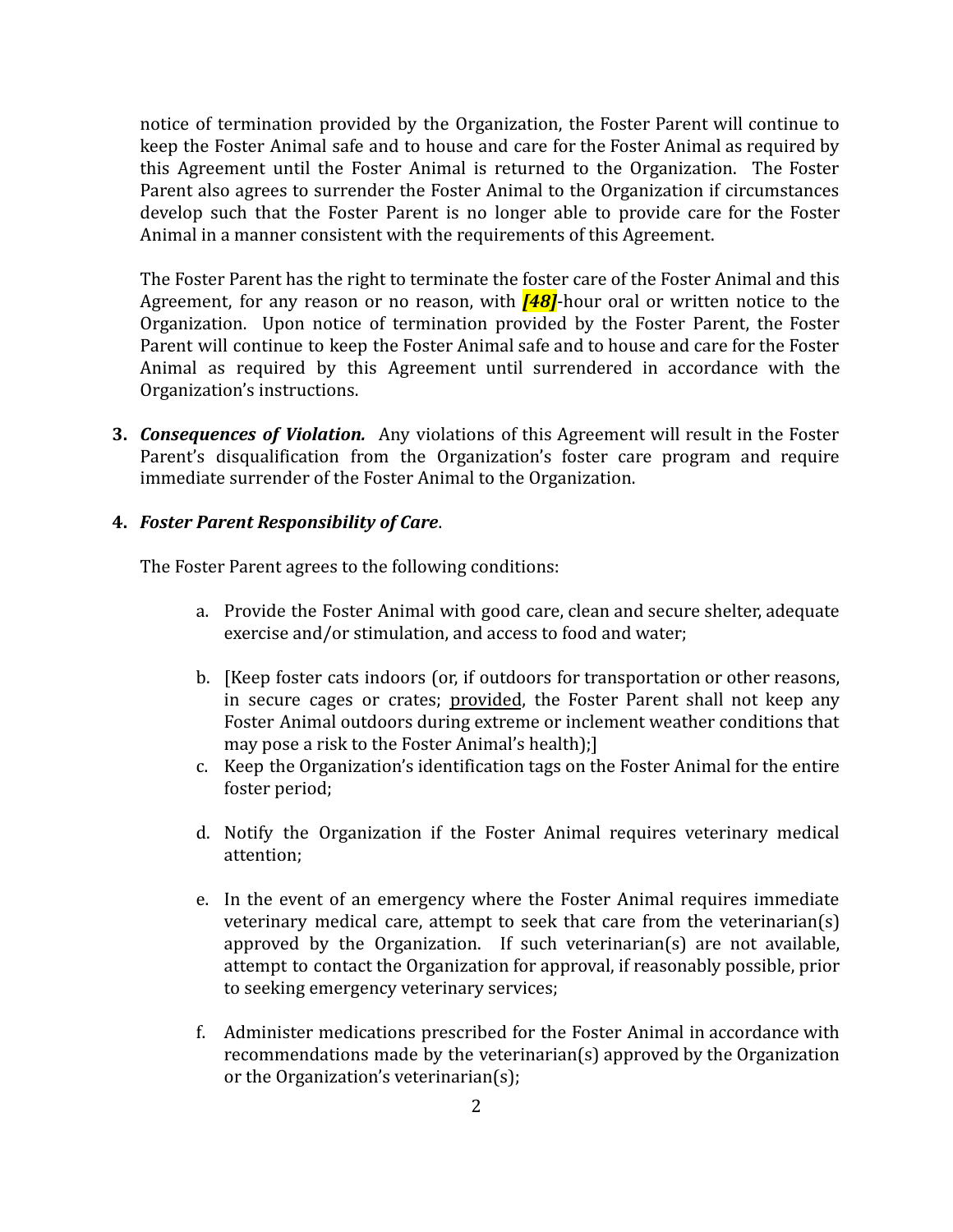- g. Contact the Organization immediately if the Foster Animal is impounded by animal control or dies while in the care of the Foster Parent;
- h. Return the Foster Animal to the Organization at any time upon the oral or written request of the Organization;
- i. Return the Foster Animal to the Organization when going on vacation or traveling out of town, unless the Foster Parent receives prior written permission from the Organization of temporary, alternative caretaking arrangements during such period. If possible, the Foster Parent must provide the Organization with *[48]* hours' notice of the Foster Parent's obligation to return the Foster Animal pursuant to this paragraph
- j. Return the Foster Animal to the Organization if the Foster Parent becomes unable for any reason to care for the Foster Animal in accordance with the terms of this Agreement. If possible, the Foster Parent must provide the Organization with *[48]* hours' notice of the Foster Parent's inability to care for the Foster Animal pursuant to this paragraph;
- k. Comply with all of the Organization's policies and procedures regarding the responsibilities of the Foster Parent;
- l. Comply with all state laws and regulations, as well as local or county ordinances related to the care of domestic animals;
- m. Cooperate with the Organization to fulfill all responsibilities under state laws and regulations, as well as local or county ordinances;
- n. Do not incur any expense or other obligation on behalf of the Organization unless previously agreed to by the Organization or in the case of a medical emergency, as outlined above; and
- o. Do not engage in any type of public activity in connection with the Foster Animal, including but not limited to, fundraising on behalf of the Foster Animal and conducting interviews concerning the Foster Animal with any news media without the express written consent of the Organization.<sup>2</sup> *[Optional:*<sup>3</sup> For purposes of this provision, and only as it relates to events other than fundraising, social media shall not be considered a type of public activity. Notwithstanding the foregoing, if the Foster Animal has been involved, in any manner, in a law enforcement case or a domestic violence

<sup>2</sup>

<sup>3</sup>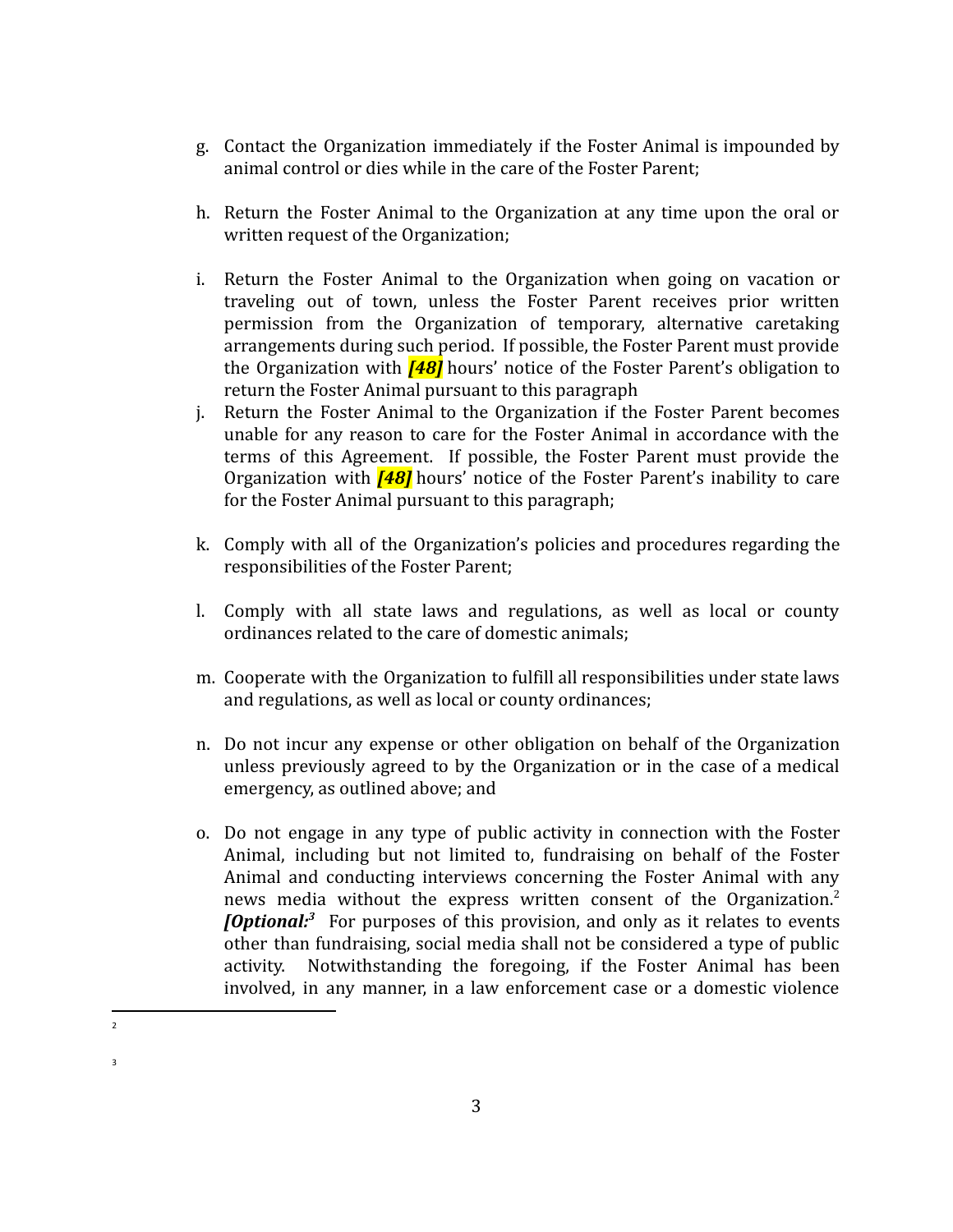dispute, the Foster Parent shall, in addition to the obligations listed herein this paragraph, refrain from using the Foster Animal's likeness on any social media.*]*

# **5.** *Organization Responsibilities*. 4

4

The Organization agrees to the following obligations:

- a. Pay the fees for necessary care (as agreed between the veterinary provider and the Organization) at *[insert pre-approved veterinary clinic]*;
- b. Disclose any known health or behavioral issues of the Foster Animal to the Foster Parent.
- c. Supply food to the Foster Parent for the Foster Animal, *[if requested by the Foster Parent OR if the Foster Parent is unable to do so]*;
- d. Evaluate the Foster Parent and Foster Animal relationship after the first *[three]* weeks, and at *[six]* weeks, *[nine]* weeks and *[12]* weeks. After *[12]* weeks, the Organization will contact the Foster Parent *[once a month]*;
- e. Provide the Foster Parent with information regarding [tips for introducing a foster animal into a new home and/or Peer-to-Peer support groups/ etc.] *[Insert website here]*;
- f. Notify the Foster Parent of any history of neglect and/or abuse, as well as any special care that may be required, and any unusual behaviors to be expected as a result of this neglect and/or abuse. If the Foster Animal was surrendered to the Organization by a prior owner or finder, share the surrendering notes about the Foster Animal with the Foster Parent;
- g. Provide initial vaccination(s) and medication for minor existing ailments; and
- h. If the Foster Parent contacts the Organization with any questions or concerns relating to its obligations under this Agreement, respond to such questions or concerns within *[48]* hours.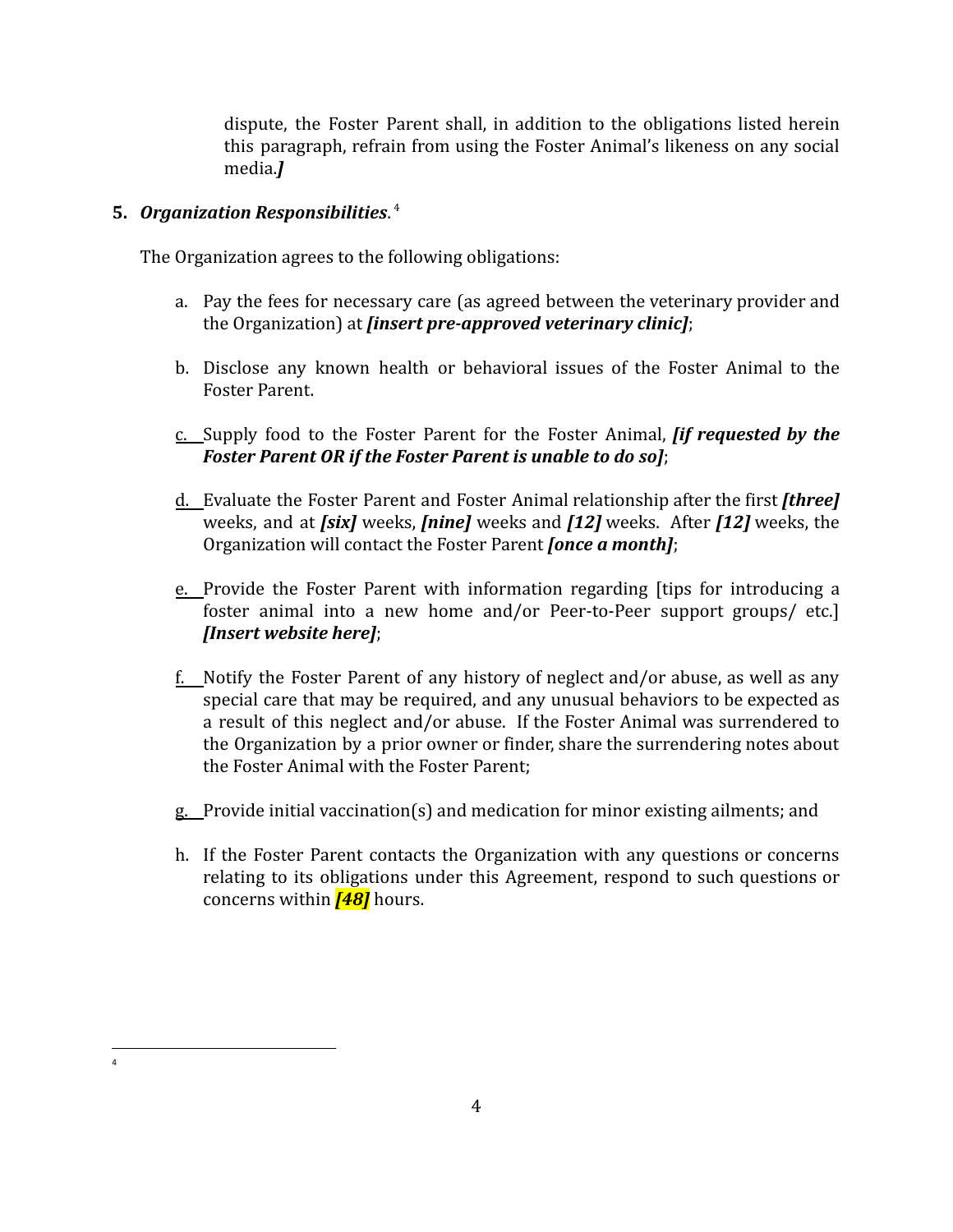- **6.** *Representations and Warranties of the Foster Parent.* The Foster Parent understands, and represents and warrants to the Organization, that:
	- a. The Foster Parent is signing this Agreement of his/her own free will without influence of the Organization's staff members, employees or other volunteers;
	- b. The Organization has not given the Foster Parent any guarantee or assurance that the Foster Animal will be available for adoption by the Foster Parent at the end of the fostering period;
	- c. The Foster Parent is 18 years of age or older at the date of execution of this Agreement;
	- d. Neither the Foster Parent nor anyone currently residing at the Foster Parent's residence has ever been found guilty of violating any law regarding cruelty to animals;
	- e. The Foster Parent has the authority to execute this Agreement;
	- f. The Foster Parent understands that s/he is not the legal owner of the Foster Animal, and that the Foster Animal remains in the control of the Organization; and
	- g. All information provided by the Foster Parent on the Foster Parent Application is true and correct.
- **7.** *Media Release*. The Foster Parent hereby irrevocably permits, authorizes, grants and licenses the Organization (including its officers, directors, employees, agents, contractors, successors, assigns, licensees and volunteers (collectively, its "Representatives")), the rights to publish, display, exhibit, transmit, broadcast, reproduce, record, photograph, digitize, modify, alter, edit, adapt, create derivative works, exploit, sell, rent, license, otherwise use, and permit others to use the Foster Parent's, image, likeness, appearance, and voice obtained in connection with the Foster Parent's participation in the Organization's foster animal program, and all materials created by or on behalf of the Organization that incorporate any of the foregoing ("Publicity Material"). The Foster Parent understands and agrees that all such Publicity Materials are the sole property of the Organization, and may be used by the Organization in connection with promoting the mission of the Organization without payment, royalties or any other consideration and without prior notification.
- **8.** *Release of Liability; Assumption of Risk*. The Foster Parent understands that any animal, including the Foster Animal, may pose a risk of injury, death, illness or damage to the Foster Parent, his/her family, other persons, other animals and/or to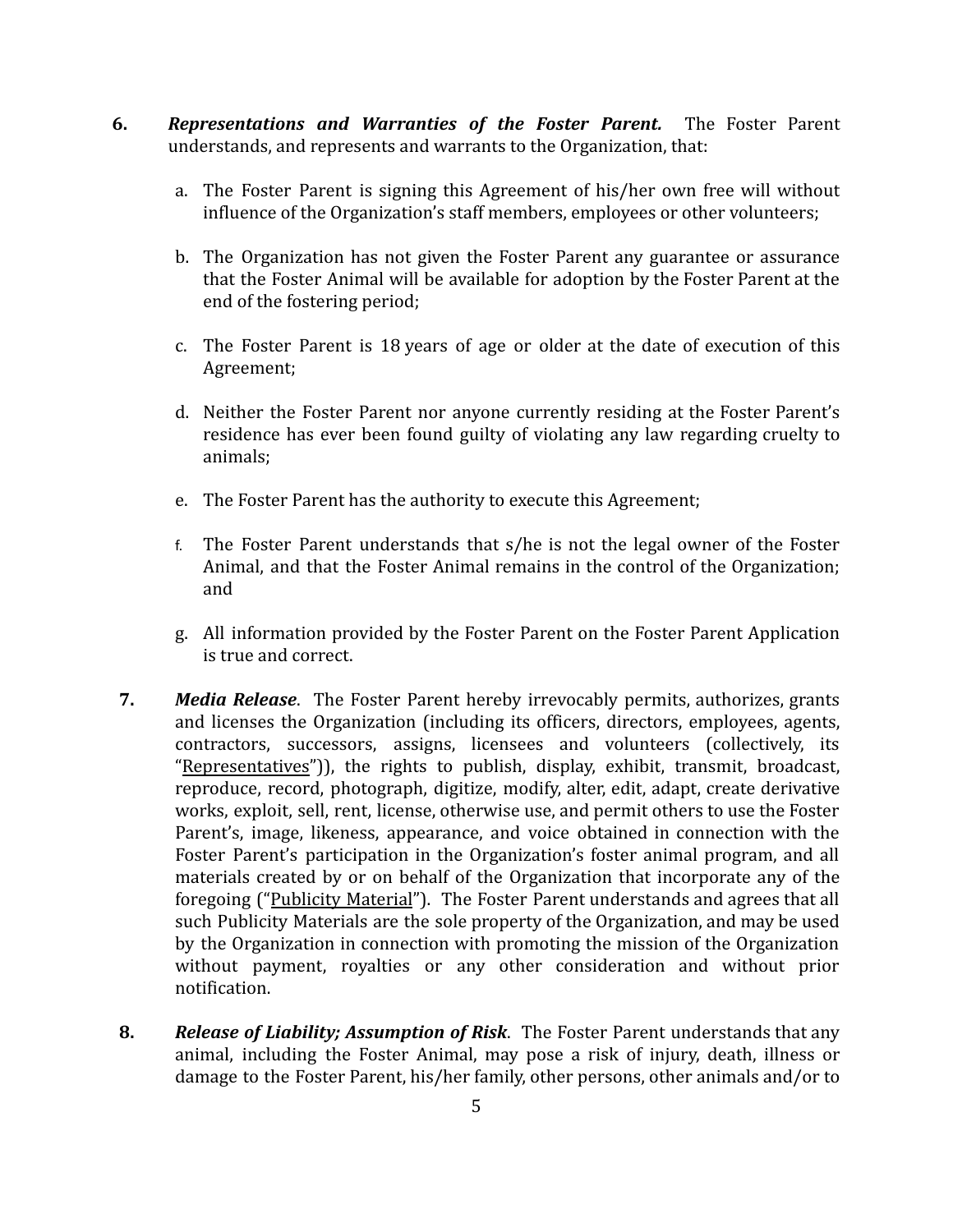personal property. The Foster Parent voluntarily and knowingly assumes any and all risks associated with the Foster Parent's agreement to act as a foster parent under this Agreement, including the risk of injury, death, illness or damage. The Foster Parent hereby expressly waives and relinquishes, completely releases and forever discharges the Organization and its employees, volunteers, agents or representatives (collectively, the "Representatives") from any and all claims, actions or causes of action of any kind whatsoever, which the Foster Parent now has or later may have against the Organization and/or its Representatives, and which in any way result from, arise out of or are in connection with the Foster Parent's custody or care of the Foster Animal, and whether or not such claims, actions or causes of action may be attributable to the negligence or carelessness of the Organization or the Representatives.

- **9.** *Indemnification*. The Foster Parent agrees, on behalf of himself/herself and his/her heirs and representatives, to indemnify and hold harmless the Organization and its Representatives, from and against any and all liability, claims, actions, suits, causes of action, losses, costs, expenses, attorneys' fees and damages of any kind, whether in law, equity or otherwise, whether now known or unknown, suspected or unsuspected, arising out of or in any way related to this Agreement or Foster Parent's fostering of the Foster Animal.
- **10.** *Assignment*. The Foster Parent may not place the Foster Animal in a residence of another individual unless s/he receives written permission from the Organization.
- **11.** *General Provisions*. This Agreement shall be interpreted in accordance with the laws of the State of Maryland, without regard to principles of choice or conflicts of law, and the Foster Parent and the Organization agree that all disputes between them relating to this Agreement shall be resolved or adjudicated in Frederick County, Maryland. If any provision of this Agreement is deemed void, invalid or unenforceable, such provision shall be considered severed from this Agreement and shall not affect the validity or enforceability of any other provision. This Agreement and the Exhibits hereto, if any, constitute the entire understanding and agreement between the parties regarding the subject matter herein and supersedes all prior understandings, discussions, representations, warranties and agreements between the parties, whether written or oral.
- **12.** *Questions.* Should the Foster Parent have any questions or concerns relating to its obligations under this Agreement, the Foster Parent should contact the Organization at via email at **[\[februarystarsanctuary@gmail.com](mailto:februarystarsanctuary@gmail.com) or 410.370.4402, attention Phyllis Smith]**.

#### *Signature page follows.*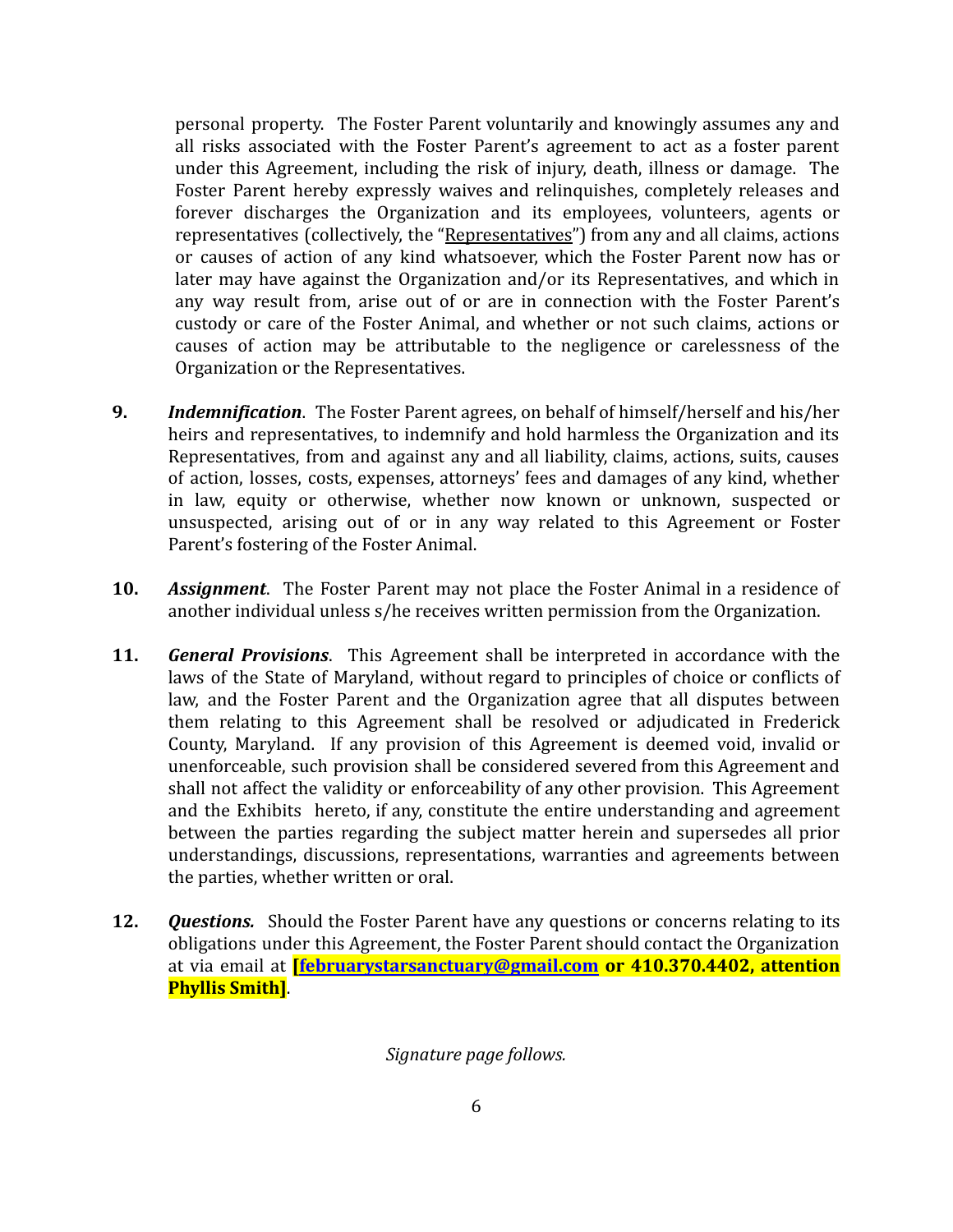By signing this Agreement, the Foster Parent hereby agrees to, acknowledges and gives his/her consent without reservation to the above terms and conditions.

## **FOSTER PARENT:**

| <b>Print Name:</b>    |  |
|-----------------------|--|
| Signature:            |  |
| Driver's License No.: |  |
| Date of Birth:        |  |
| Residence Address:    |  |
|                       |  |
| Telephone Number:     |  |
| <b>Email Address:</b> |  |

*[Duplicate signature block above if there are multiple Foster Parents.]*